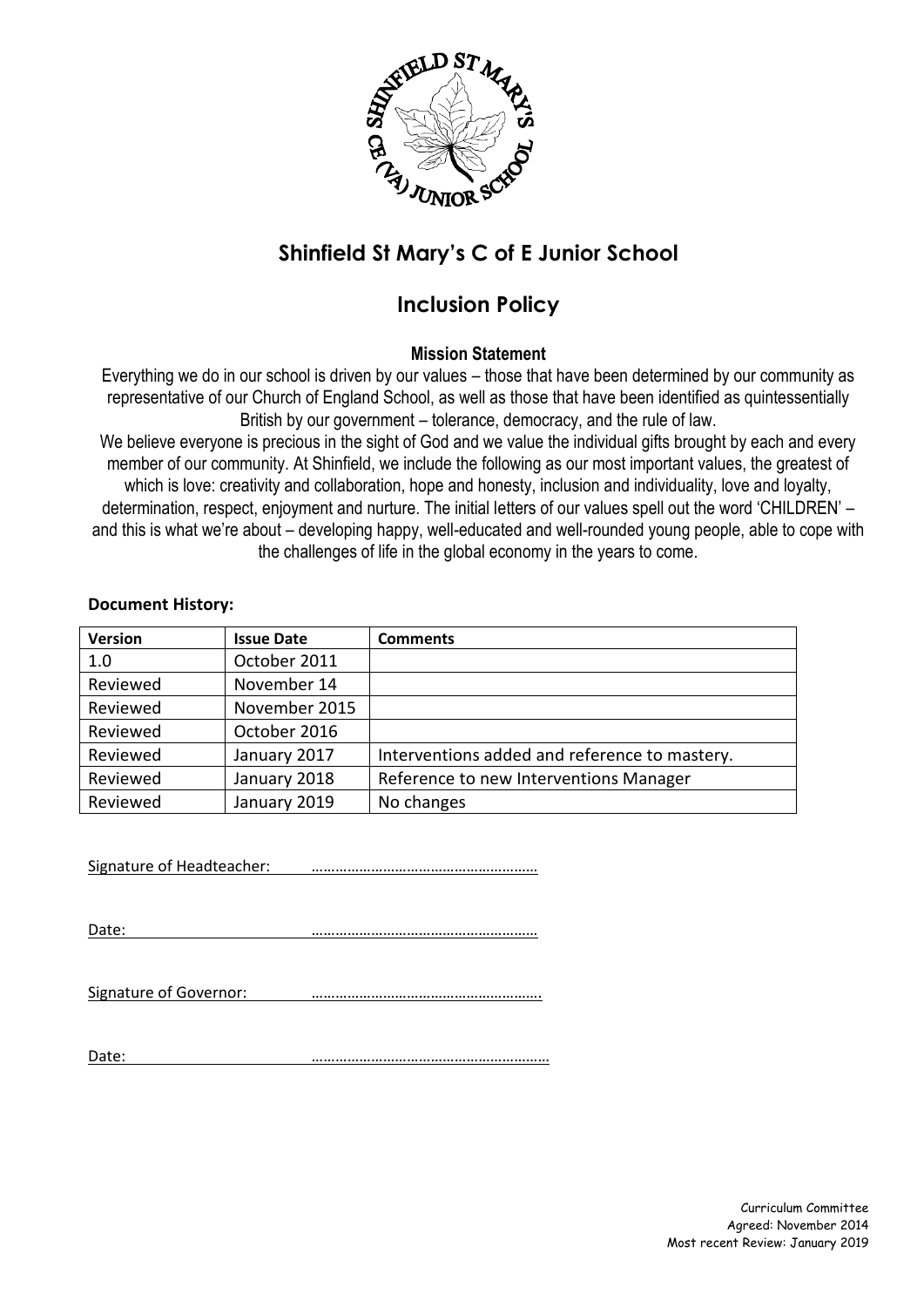### **Aims**

- To ensure the aims of the 'Every Child Matters' agenda, now referred to as 'Helping Children Achieve More' are fulfilled.
- To identify each child's specific gift, talents and areas of need, providing a wide range of educational experiences to enable them to fulfil their potential
- To enable all children to participate fully in the learning environment and experiences by providing a curriculum that facilitates the individual development of each pupil
- To ensure the physical environment and school organisation is adapted to the needs of all pupils
- To work closely with parents and external agencies to provide effective additional support to meet the pupil's' needs
- To encourage the participation of pupils in taking responsibility for their learning
- To track and review each pupil's progress

### **Responsibilities**

Governors are responsible for:

- Ensuring the school complies with current legislation
- Appointing an appropriately qualified Inclusion Leader
- Maintaining and effective Inclusion Policy which adheres to the Code of Practice (as at September 2014)
- Monitoring inclusion and support for all pupils

The Headteacher is responsible for:

- Ensuring every child's needs are met as fully as possible
- Monitoring classroom practice to ensure all pupils' needs are met
- With Inclusion Leader, monitoring the effectiveness of inclusion programmes and support systems
- Keeping the governors informed of their responsibilities
- Ensuring effective systems are in place to facilitate appropriate information sharing
- Report annually on progress of pupils on SEN register

The Inclusion Leader is responsible for:

- Overseeing and measuring impact of the new role of the Interventions Manager
- Keeping the Headteacher informed of individual pupils' needs
- Involving relevant external agencies
- Overseeing the implementation of support programmes Overseeing the analysis of specific learning difficulties
- Ensuring parents are aware of in-school concerns and provision
- Maintaining appropriate evidence and paperwork to adhere to the Code of Practice
- Monitoring the effectiveness of inclusion programmes and support systems.
- Maintaining the SEN Register
- Planning and supporting programmes, strategies and opportunities to enable each child to meet his/her full potential
- Co-ordinating information on relevant contacts and services to share with staff and parents
- Demonstrating the effectiveness of inclusion programmes and support systems

Class Teachers are responsible for:

- Assessing the progress and attainment of all pupils in line with the assessment policy
- Identifying specific gifts, talents and areas of need, ensuring appropriate challenge and support is in place
- Utilising individual children's strengths to support areas for development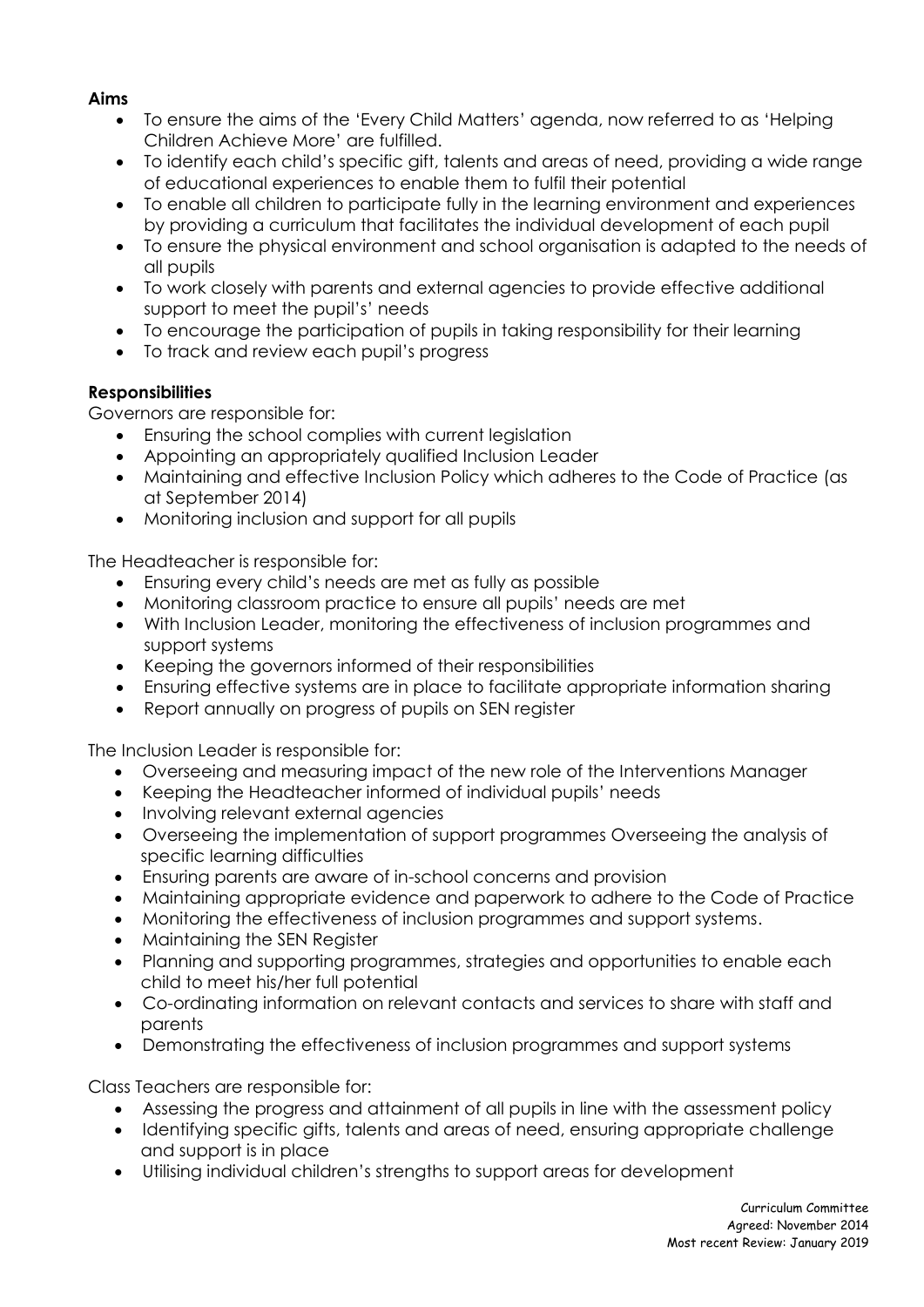- Communicating the above information to the Inclusion Leader and Headteacher at the termly pupil progress meetings
- Liaising with Inclusion Leader regarding concerns
- Meeting all pupils needs within class as fully as possible
- Communicating regularly with parents to ensure a cohesive approach
- Liaising with parents so they are confident and knowledgeable about provision and support
- Monitoring every pupil's progress

Parents are responsible for:

- Reading this policy
- Providing full family, health and medical information to the school
- Up-dating the Class Teacher or Headteacher regarding changes of family circumstance at the earliest possible opportunity
- Liaising with Class Teachers to support child's progress
- Raising any concerns with the Class Teacher

### **Monitoring**

See above responsibilities

### **Associated Policies and Documents**

- Teaching and Learning
- Equality Scheme
- PSHE
- Safeguarding
- Assessment
- The Every Child Matters Agenda 2003
- The SEN Code of Practice Sept 2014

# **Learning Together Achieving Success**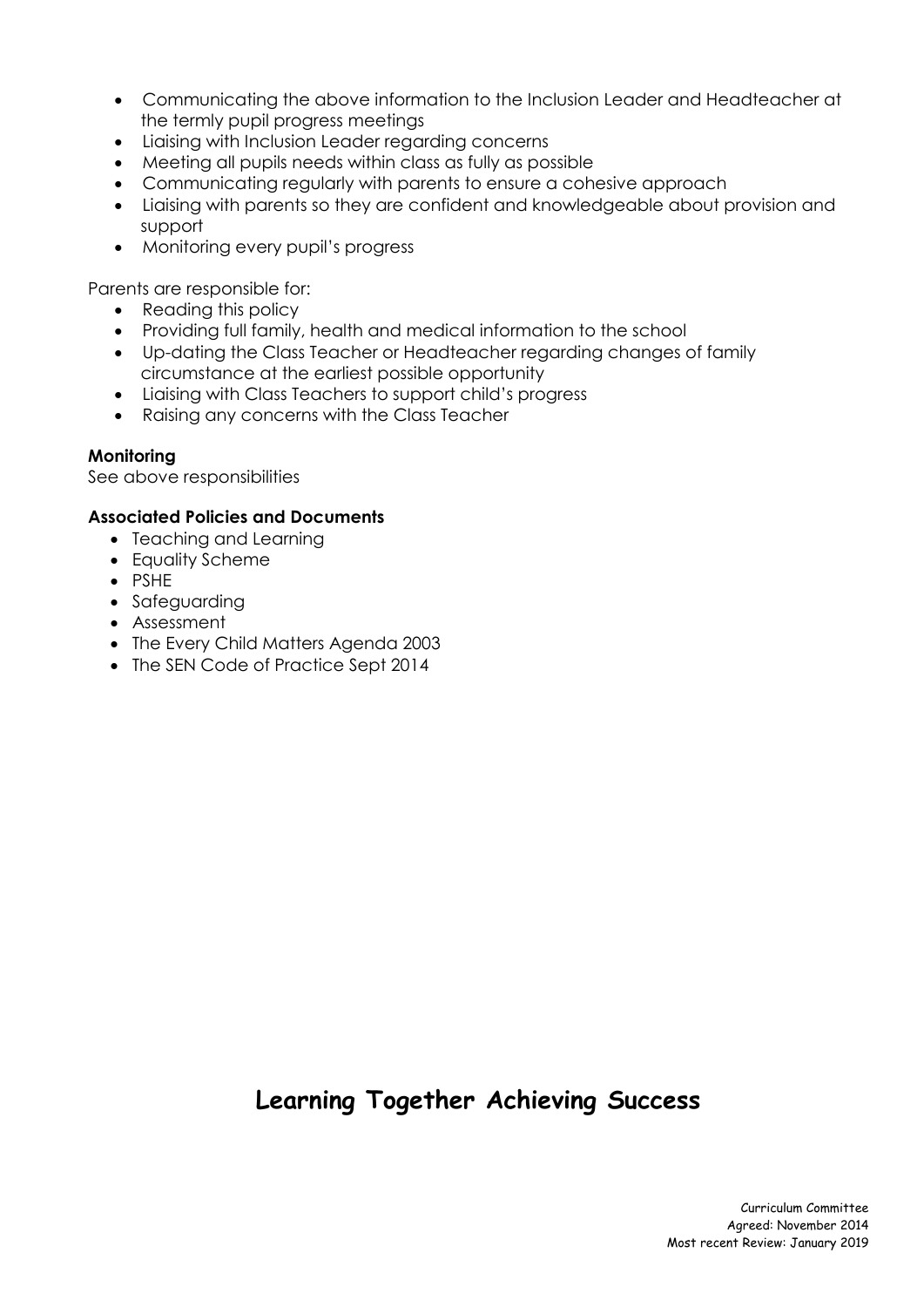## **Inclusion Policy In Practice**

 If a parent or member of staff has a concern regarding a pupil's progress, well-being or conduct they should raise the issue with the Class Teacher and copy the information to the Inclusion Leader.

### **Pupil progress meetings**

- Each term the Class Teacher meets with the Inclusion Leader and Head Teacher to discuss every pupil.
- These meetings provide an opportunity to consider academic progress, social and peer relationships, general conduct and behaviour or any other aspects which may cause concern.
- The Inclusion Leader uses this information to identify priorities and plan the educational interventions and pastoral support programmes for the coming term.
- The Inclusion Leader and Headteacher also use this information to identify pupils who would benefit from the involvement of external agencies.
- In all cases parents are contacted to discuss concerns and planned strategies.

### **First Response Interventions**

If high quality teaching provision cannot fully meet the needs of the pupil, the pupil may need to be included in a learning group which scaffolds the in-class learning.

### **Further Interventions**

If the in-class scaffolding provision does not meet the pupils' needs, the Inclusion Leader and Class Teacher arrange to provide for the needs of individuals or small groups of children to address specific areas of need, which may include the delivery of specialised programmes by external agencies.

Examples of this might include:

- Anger Management
- Handwriting Group
- Social Skills Group
- Self esteem Group
- Social Stories
- Speech and Language Therapy (SALT)
- Sentence Structure
- Specific numeracy interventions
- Catch-Up reading
- Catch-Up numeracy
- Nessy spelling programme
- Precision Teaching spelling / reading / maths
- Nurture Groups
- Auditory / memory games
- Reading Comprehension
- Writing Conferencing
- Individual reading
- Maths 1:1
- Champion Pupils
- Access to SATs / assessments